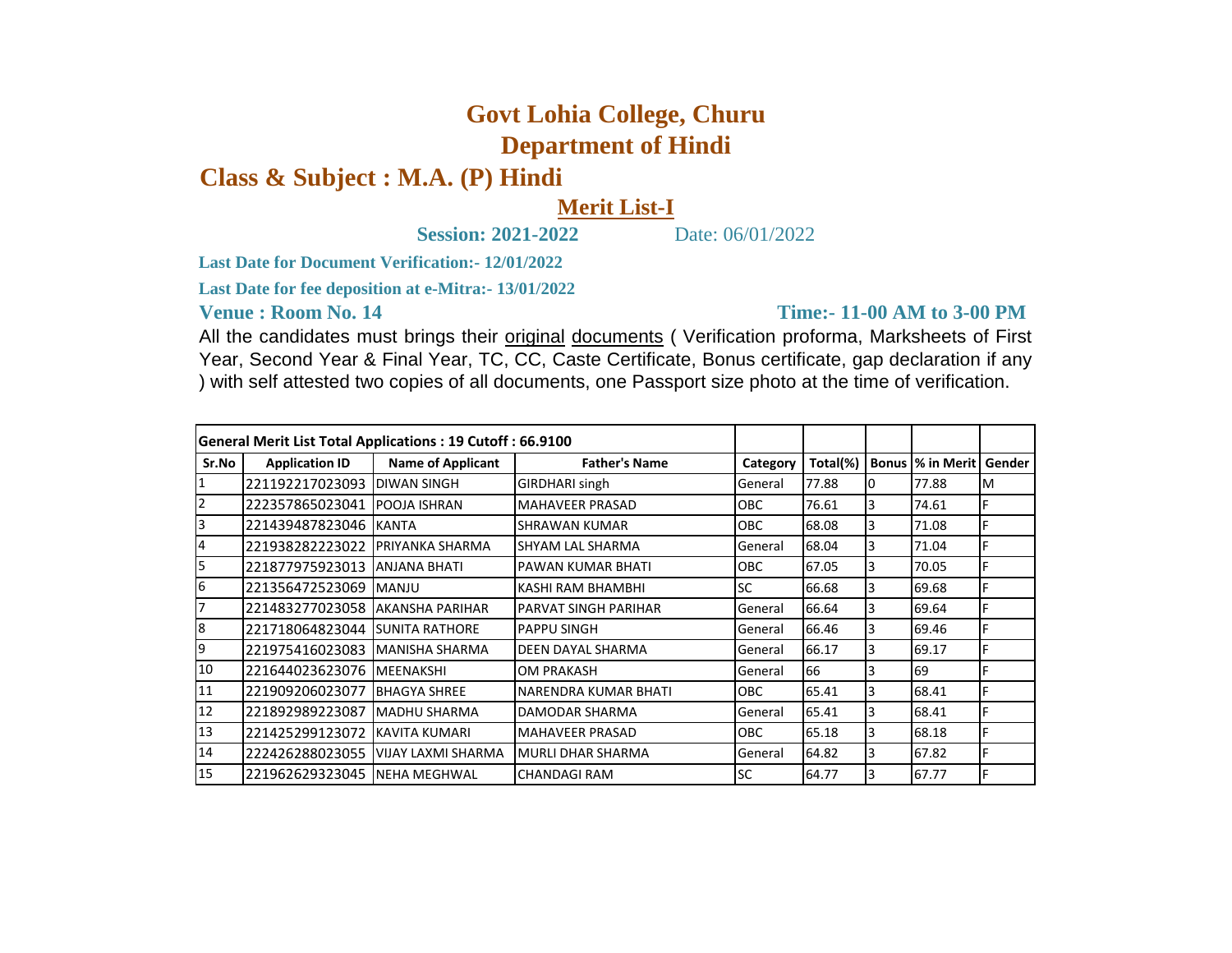| 16                                                             | 221295048523087 RIYA SWAMI       |                                  | <b>AJAY KUMAR</b>          | <b>OBC</b> | 64.77 | 3                       | 67.77 | F  |
|----------------------------------------------------------------|----------------------------------|----------------------------------|----------------------------|------------|-------|-------------------------|-------|----|
| 17                                                             | 221979394023074 NEETU RATHORE    |                                  | <b>MADAN SINGH RATHORE</b> | General    | 64.45 | 3                       | 67.45 | F. |
| 18                                                             | 221654641323062 KAVITA           |                                  | PRABHUDAYAL                | OBC        | 64.05 | 3                       | 67.05 | F. |
| 19                                                             | 221664245623092 VANDNA BHARGAV   |                                  | SANJAY KUMAR               | OBC        | 63.91 | 3                       | 66.91 | F. |
| <b>EWS Merit List Total Applications: 6 Cutoff: 60.8600</b>    |                                  |                                  |                            |            |       |                         |       |    |
| $\mathbf 1$                                                    | 221272276723068 SUNITA SHARMA    |                                  | <b>JEETMAL SHARMA</b>      | General    | 62.95 | $\overline{3}$          | 65.95 | F. |
| $\overline{2}$                                                 | 221777506623095 RUCHIKA KANWAR   |                                  | <b>KISHAN SINGH</b>        | General    | 62.41 | $\overline{3}$          | 65.41 | F. |
| $\overline{3}$                                                 | 221700962023090 REKHA SHARMA     |                                  | SANWARMAL                  | General    | 59.59 | $\overline{\mathbf{3}}$ | 62.59 | F. |
| $\overline{4}$                                                 | 221278263323023   YOGITA SHARMA  |                                  | <b>RAJESH SHARMA</b>       | General    | 58.82 | $\overline{3}$          | 61.82 | F. |
| $\overline{5}$                                                 | 221364215423051 EKTA SHARMA      |                                  | <b>RUPA RAM SHARMA</b>     | General    | 58.63 | 3                       | 61.63 | F. |
| 6                                                              | 221533407723058 ANTIMA           |                                  | <b>MAHESH KUMAR</b>        | General    | 57.86 | $\overline{3}$          | 60.86 | F. |
|                                                                |                                  |                                  |                            |            |       |                         |       |    |
| <b>OBC Merit List Total Applications: 10 Cutoff: 65.0400</b>   |                                  |                                  |                            |            |       |                         |       |    |
| $\mathbf{1}$                                                   | 221226640423059 SUCHITRA KANWAR  |                                  | <b>SAMUNDRA SINGH</b>      | OBC        | 63.77 | $\overline{3}$          | 66.77 | F  |
| $\overline{2}$                                                 | 221761411823093 MONIKA           |                                  | <b>SHISHRAM SAHU</b>       | OBC        | 63.64 | 3                       | 66.64 | F  |
| $\overline{3}$                                                 | 221902797323033 PUNAM            |                                  | KRISHNA KUMAR SAHARAN      | <b>OBC</b> | 63.21 | 3                       | 66.21 | F  |
| $\overline{4}$                                                 | 221124362023020 RADHA SARAN      |                                  | <b>JAY NARAYAN</b>         | OBC        | 63.17 | $\overline{3}$          | 66.17 | F. |
| 5                                                              | 221227546623085 MONIKA           |                                  | <b>RANVEER SINGH</b>       | OBC        | 63.09 | $\overline{3}$          | 66.09 | F  |
| $\overline{6}$                                                 | 221457124723019 KOMAL PRAJAPAT   |                                  | CHANDRA PRAKASH PRAJAPAT   | OBC        | 62.73 | $\overline{3}$          | 65.73 | F. |
| $\overline{7}$                                                 | 221515559623040 VIJAYLAXMI       |                                  | KANARAM PRAJAPAT           | OBC        | 62.18 | 3                       | 65.18 | F. |
| $\overline{8}$                                                 | 221160490223065 SUMAN            |                                  | <b>GHARSI RAM SAHARAN</b>  | OBC        | 62.13 | $\overline{3}$          | 65.13 | F. |
| $\overline{9}$                                                 | 221447951023023 SALONIKA SAINI   |                                  | PRAHLAD SAINI              | <b>OBC</b> | 62.05 | 3                       | 65.05 | F. |
| 10                                                             | 221225193023089 ALKA             |                                  | RAJPAL                     | MBC-OBC    | 62.04 | $\overline{3}$          | 65.04 | F. |
| Divyang Ortho Merit List Total Applications: 1 Cutoff: 50.0400 |                                  |                                  |                            |            |       |                         |       |    |
| $\overline{1}$                                                 | 221405527623058 KRISHNA KUMAR    |                                  | <b>GOVIND RAM</b>          | OBC        | 50.04 | $\overline{0}$          | 50.04 | M  |
| SC Merit List Total Applications: 9 Cutoff: 60.3300            |                                  |                                  |                            |            |       |                         |       |    |
| $\mathbf 1$                                                    |                                  | 221633116023015 VAIJANTI MEGHWAL | GYANARAM MEGHWAL           | SC         | 62.82 | 3                       | 65.82 | F. |
| $\overline{2}$                                                 | 221392135823072 MANOJ KUMAR      |                                  | <b>BHANWAR LAL</b>         | SC         | 62.14 | $\overline{0}$          | 62.14 | M  |
| m                                                              | 221655641123062 BABITA KANTIWAL  |                                  | <b>FUSA RAM KANTIWAL</b>   | SC         | 58.95 | 3                       | 61.95 | F. |
| $\overline{4}$                                                 | 221562102523077 DEEPIKA          |                                  | <b>SHISHPAL</b>            | SC         | 58.41 | $\overline{3}$          | 61.41 | F. |
| 5                                                              | 221370598123091   YOGITA BUNDELA |                                  | <b>BHAGVANDAS BUNDELA</b>  | SC         | 58.36 | 3                       | 61.36 | F. |
| $6\phantom{.}6$                                                | 221904070923029 ARVIND MEGHWAL   |                                  | DHANNA RAM MEGHWAL         | SC         | 60.95 | $\overline{0}$          | 60.95 | M  |
| $\overline{7}$                                                 | 221529047823012 KHEENWRAJ        |                                  | <b>MANIRAM MEGHWAL</b>     | SC         | 55.88 | 5                       | 60.88 | M  |